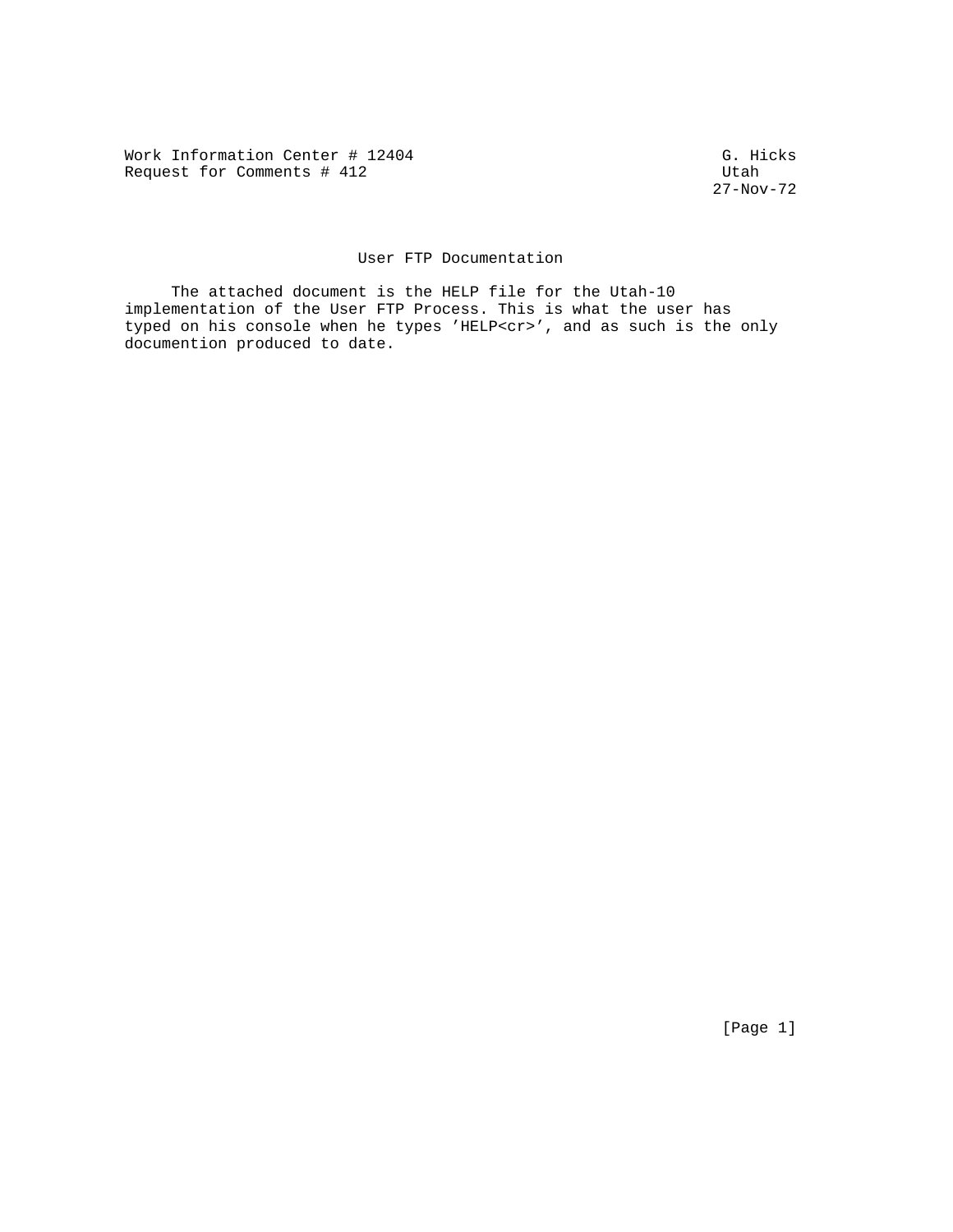FTP User Documentation November 27, 1972

## I. Control Characters

 There are several control characters that have meaning to the FTP Process. First, the abort character is <control-z> (SUB), next for editing, only <control-r>, <control-a>, <control-h>, <control-v>, <control-w>, <alt-mode>, <eol>, <space>, <control-x> and <rub-out> have any meaning, <control-a> (SOH) and <control-h> (BS) are the character delete keys. <control-w> is the word delete character, Note: When dowing the ' funktion, this character will delete the entire line typed. <control-v> says take the next character literally. <alt-mode> (ESC) terminates the command giving helpful noise words, <eol> and <space> are terminators also. These last two will give no command completion or noise words. All three echo as a space however. <control-x> (CAN) and <rub-out> (DEL) are the command abort characters. <control-r> (DC2) will retype the line as the command interpreter sees it. When using the ? as a prompter, for initial commands, it will type-out all commands that begin with that particular character string. If it is typed in a subcommand field, it will type out the prompt message only if it is the first character typed. At all other times, it will be accepted as part of the typed string.

## II. General Information

 The FTP user process is designed to make transferring files from one host on the ARPANET to another much easier than it has been up until now. To this end, the command language was designed to be as natural as possible.

 The command interpreter is, of course, part of this idea. Therefore, to help the user as much as possible, there are several ways to find out what is expected in the form of commands, file-names, usernames, etc. When the user has typed nothing, typing a ? will cause the interpreter to type out all the commands that are available to the user. If the user has typed anything at all, then it will respond with all commands that begin with the particular character string.

 So that the command language was as easy to learn as possible, the command interpreter will 'see' nothing that is not part of a legal command. If the user types anything that is not expected, the character is not echoed and a bell is echoed instead.

[Page 2]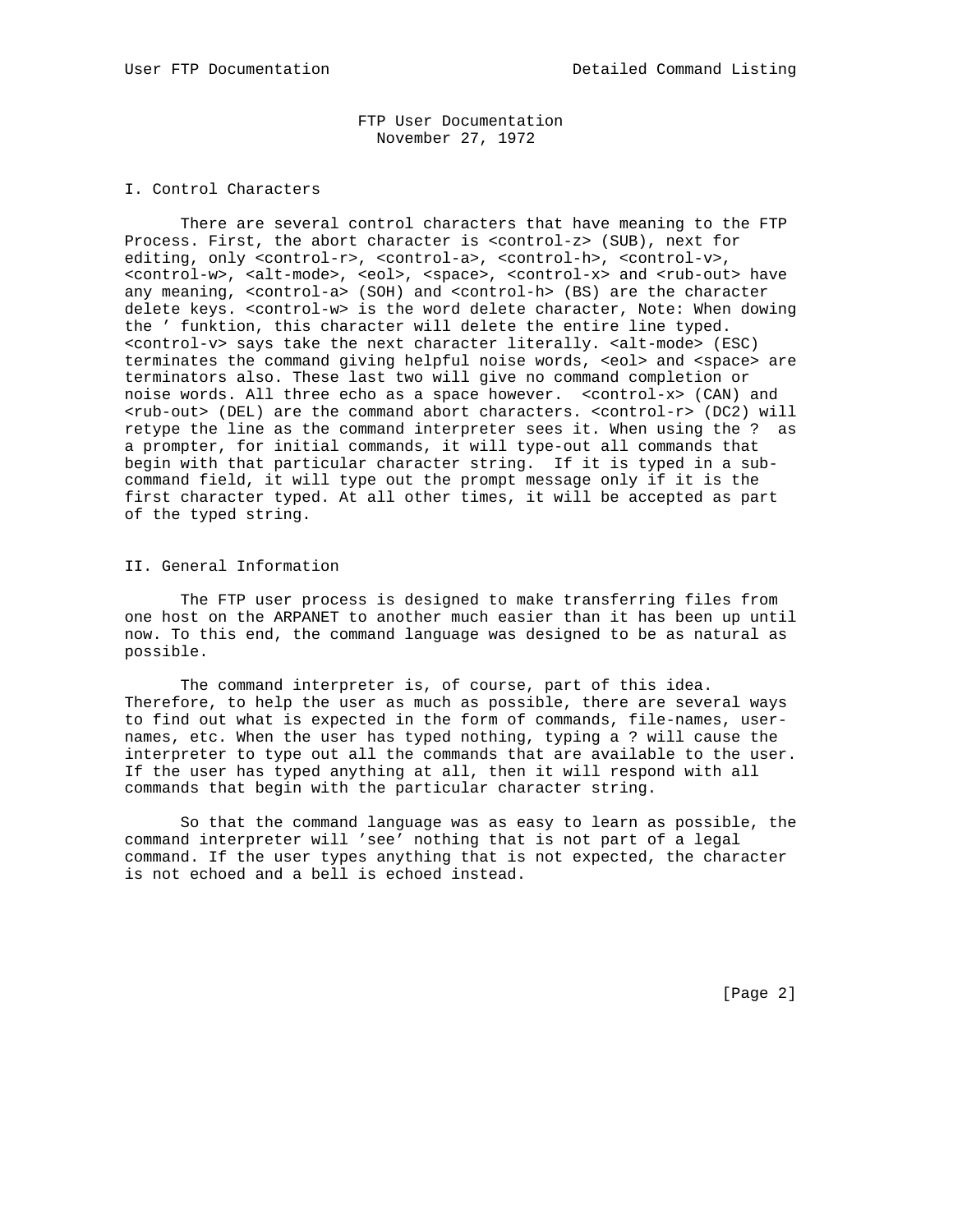## III. Brief Command Listing

 The commands that are expected and their syntax are listed below. NOTE: UPPER and lower case letters are identical.

<host-name> D<decimal host number> <octal host number> ;<any string> (useful for comments to a person that is linked to you) MODE <mode name> RETREIVE <remote file> (to) <local file> GET <remote file> (to) <local file> SEND <local file> (to) <remote file> STORE <local file> (to) <remote file> APPEND <local file> (to) <remote file> RENAME <remote file> (to be) <new remote file name> DELETE <remote file> BYE COPY <direction descriptor> <file group> (to) <file group> (see detailed description below) LOGOUT DDT LIST <file group> (to file) <local file name> SOCKET (NOT IMPLEMENTED YET) ALLOCATE <decimal number of bytes> QUIT foreign host) HOST <any valid ARPANET host name or number> USER <remote user name> PASSWORD <password for remote user's name> ACCOUNT <string or number for remote user's name> STATUS (see description of status command below) LOGIN <user name> <password> <optional account> <to host> BYTE <decimal byte size> TYPE <type descriptor> STRUCTURE <structure descriptor> TENEX ASCII VERBOSE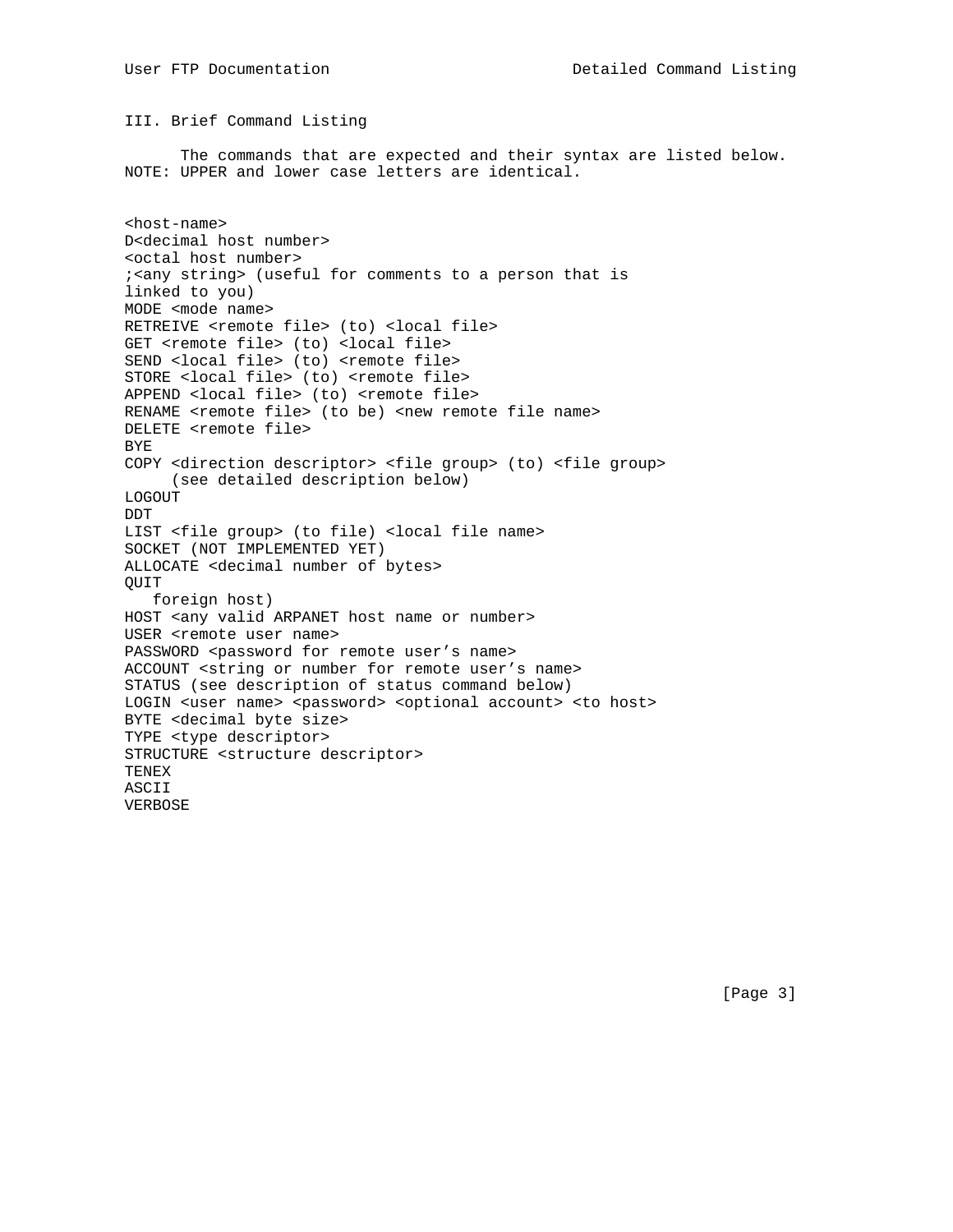IV. Detailed Description of the Commands

 The commands and their syntax are described in greater detail blow. The words in parenthesis are noise words. NOTE: upper and lower case are identical. Unless otherwise noted in the command description, all commands described are implemented.

<host name> or <host number> Performs the ICP to the indicated host with explanatory remarks if the ICP is not possible.

MODE <mode descriptor> Sets the mode of the data transfer connection according to the following sub-commandos:

 STREAM: bit stream, end of file is indicated by the data connection closing.

BLOCK: formats (or expects formatted) data into blocks.

 TEXT: Sends or retreives text. Forces TYPE ASCII and BYTE 8. This command sends the appropiate commands to the foreign host, then sends the data using the TELNET codes for EOR and EOF as per the FTP Protocol.

HASP: compress data.

 NOTE: Of the above sub-commands, only MODE STREAM and MODE TEXT are implemented at present.

- RETREIVE (file) <remote file> (to file) <local file name> Sends the retr command to the remote server, sets up the data connection according to any previous MODE, TYPE, BYTE commands. Puts the data coming on the the data connection into the local file specified.
- GET (file) <remote file name> (to file) <local file name> See description of RETREIVE.
- STORE (local file) <file name> (onto file) <remote file> Accepts a local file name, does the formatting according to any previous BYTE, TYPE, MODE commands and sends it to the foreign host.

SEND (local file) <file name> (onto file) <remote file> See description of STORE.

[Page 4]

APPEND (local file) <file name> (to remote file) <remote file> Does the same as a store except that the file is appended to the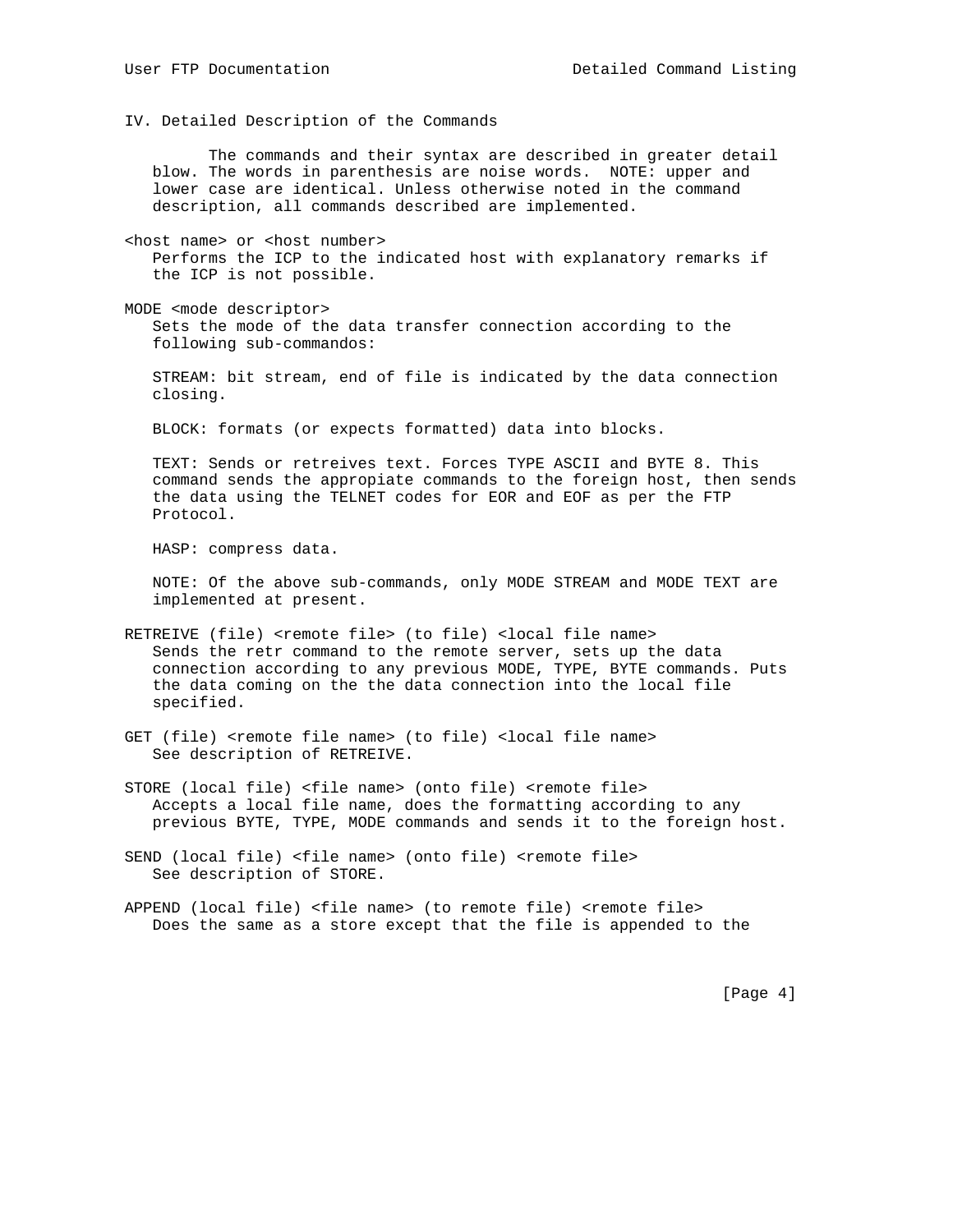remote file rather that just writing over the file.

RENAME (existing file) <file name> (to be) <new file name> Accepts the name of n old remote file and asks for a new file name, sends the appropiate commands and names to the foreign host causing the old file name to be replaced by the new file name.

DELETE (file) <file name>

 This command causes the remote file to be marked for deletion. It does require that the command be confirmed twice.

#### BYE

 Takes no arguments. Causes the server to terminate the current session with the user. The program will return to the EXEC MODE when the command has been acknowledged by the remote server.

#### COPY

 This command does a variety of things. First. it allows the user do describe a file group. EG: \*.mac, \*.sav, etc. The \*'s may be for foreign files or local files according to the following sub-commands:

REMOTE (remote file group) <remote file grouping>: Causes the user FTP to ask the server for the file in <remote file grouping>. Then asks the user to specify where each file is to go. A typical sequence might look like the following:

 !copy remote (remote file group) ftp.\* Please be patient. Getting remote file names. Got them. !copy (file) <HICKS>FTP.MAC;| (to file) ftp.mac [New file] [Messages and etc. follow with the above line being repeated for each file in the remote file group.]

 LOCAL (local file grouping) <local file group>: Causes the user FTP to accept the file group specified, and send the file names to the server leaving off the <directory name> and version number of the local file. The user may not specify \*'d devices of \*'d directorys. A line for this might look like the following: !copy local (local file group) ftp.\*;\* [Confirm]

 Next, if the user does not specify any \*'s for either the remote file or the local file, this command is exactly like the RETREIVE or STORE command described earlier. LOGOUT

Takes no arguments. See description of BYE command for more details.

[Page 5]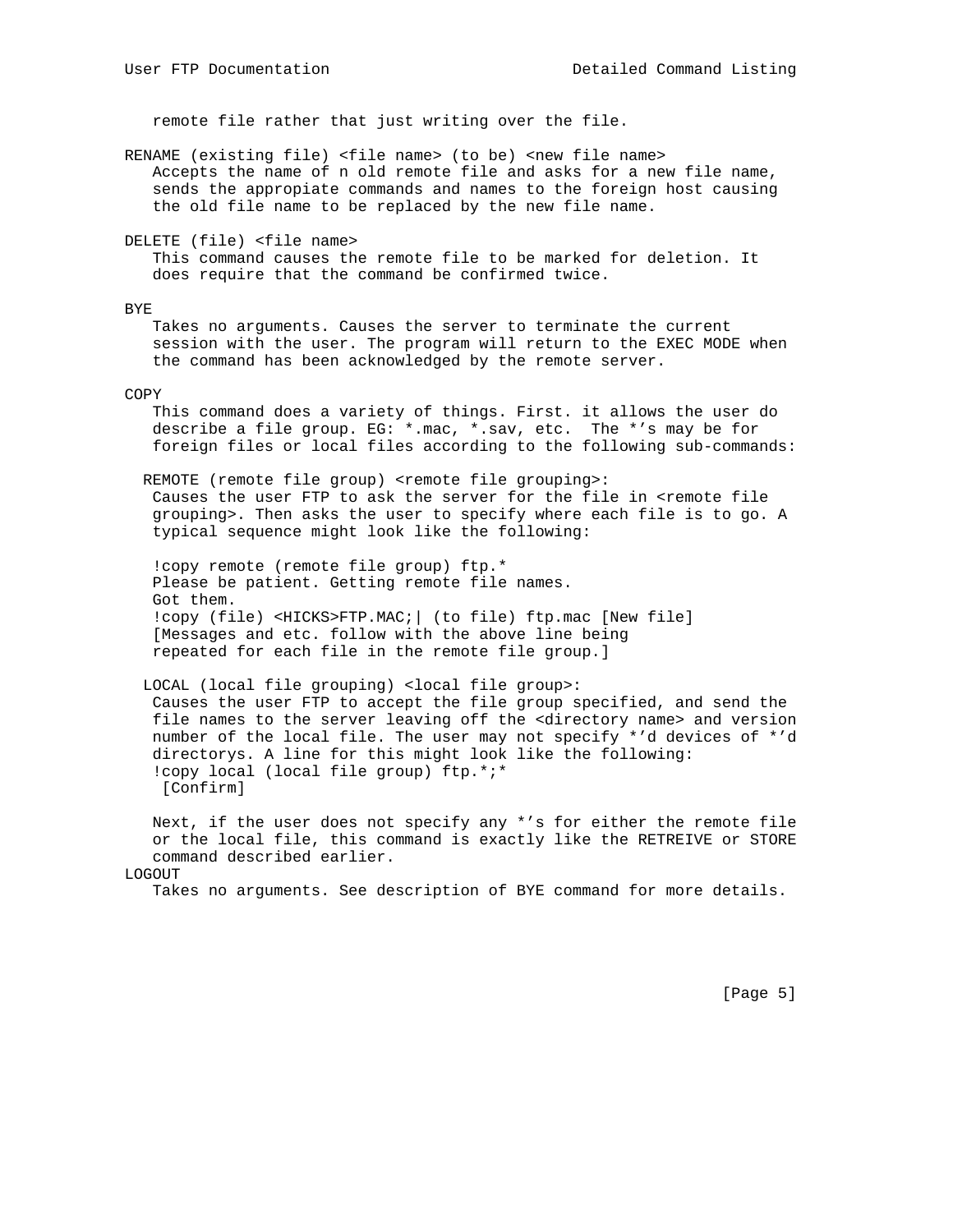RESET

 Takes no arguments. Causes the user process to close all connections (if necessary), all files (if necessary), and reset the programs parameters to their defaults.

#### DDT

 If DDT is loaded, just starts DDT. If DDT is not loaded, it will load DDT and then start it at its initial start-up location. This command will casue an abnormal interrupt if DDT is not found.

LIST (file group) <remote file group> (to file) <local file> Esentially causes the remote server to do a directory command. The default is \*.\* and since the listing will come on the data connection, the user must specify a local file. A sample line might look like the following: !list (file group) \*.\* (going to file) tty: [ok]

SOCKET <socket descriptor>

 Will accept a socket descriptor for the data to go to or come from. At present it is NOT IMPLEMENTED because we have not decided on the format of the command to the server.

### ALLOCATE <decimal number of bytes>

 Accepts as its argument a decimal number of bytes (of the specified size) telling the server how many bytes of storage to reserve for the next store of append.

#### QUIT

 Takes no arguments. Returns the console to the EXEC. The program may be continued with no harm done.

 This command allows the user to send arbitrary strings to the remote server. At present, when talking to a TENEX site, it is only useful for doing the 'MAIL' command. Other sites may have help commands of whatever.

#### HOST <ARPANET host name of number>

 Allows the user to specify an ARPANET host without actually connecting to the host. This specified host will be the ont that is connected to (or the attempt will be made anyway) when the next 'immediate' command is executed. EG: LOGIN, RETREIVE, STORE, LIST, etc.

### USER (name is) <remote user's name>

 Sets the user name for the remote system. Useful for systems that require no password for the specified name. Does nothing until an user must be 'logged into' the remote system. The programm knows this and so will not let the user execute any commands (RETREIVE, STORE, APPEND, LIST, STATUS, RENAME, DELETE) until he has at least specified a remote user name. The LOGIN command does this as does this command.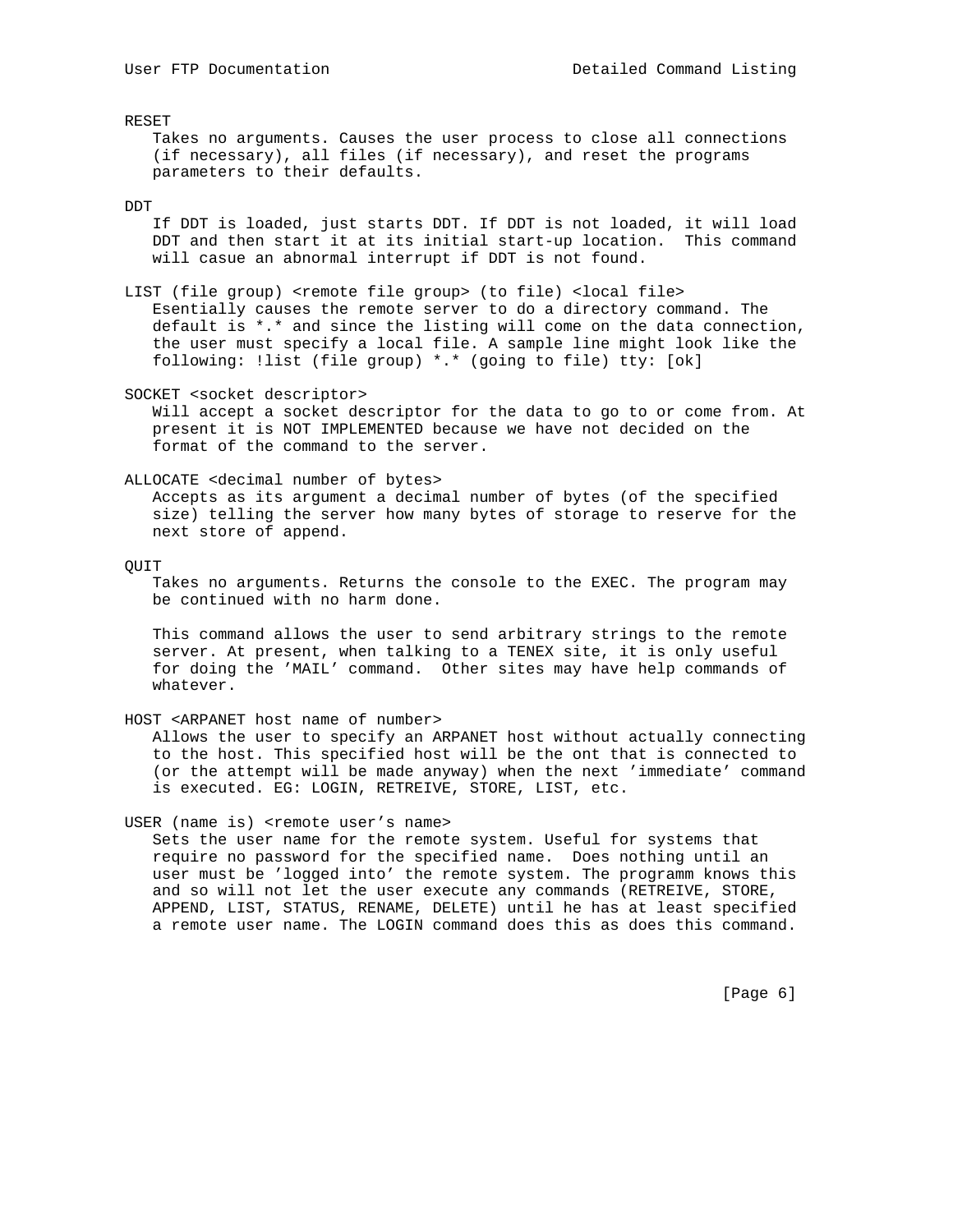STATUS (of the) <sub-cmd> (at host) <ARPANET host> Accepts as its argument one of the following sub-commands: SERVICE (at host) <ARPANET host name or number>: Attempts to perform the ICP to the specified host. Does not disturb any existing connections. <ARPANET host name or number>: See description of STATUS SERVICE above.

 STATUS (of file) <remote file group>: Similar to the LIST command described above except that the listing does not gone back on the data connection but on the TELNET connection. See LIST command for more details. <COMMAND-TERMINATOR>: Just sneds the STAT command.

 Typically, is good for finding out where your are and perhaps who you are.

PASSWORD (is) <passowrd for remote user's name> Sets the password for the remote user's name. It is NOT echoed and does nothing until the next 'immediate' command is executed.

ACCOUNT (is) <account number or string> Accepts a string of number that can be charged for any activity the user specifies. EG: STORE, RETREIVE or APPEND. Useful only for systems that require this information of course. Also does nothing until the next immediate command is executed.

LOGIN <user name> <password> <optional account> the format of this command is identical to the TENEX login command. It accepts a user name, password, and an optional account number. If no host has been specified, it will ask for the host to be connected to. This command will cause the ICP to take place if necessary.

BYTE (size is) <decimal byte size> This command sets the byte size for the data connection. The default byte size is 8 bytes.

Type (is) <type descriptor> Takes as its argument one of the following subcommands: TENEX: Shorthand that sets TYPE IMAGE and BYTE 36. EBCDIC: Says that the data will be Ebcdic. PRINT: Says that the data is an Ascii print file with ASA vertical format controls. LOCAL: Forces the user and server FTP to accept whatever byte size the user has specified. For the present, this type is treated the same as for IMAGE TYPE. IMAGE: Does the same as LOCAL. Just forces the user and server FTP to accept the specified byte size without doing any translation as is done for ASCII type. For most efficient usage of this command, the

[Page 7]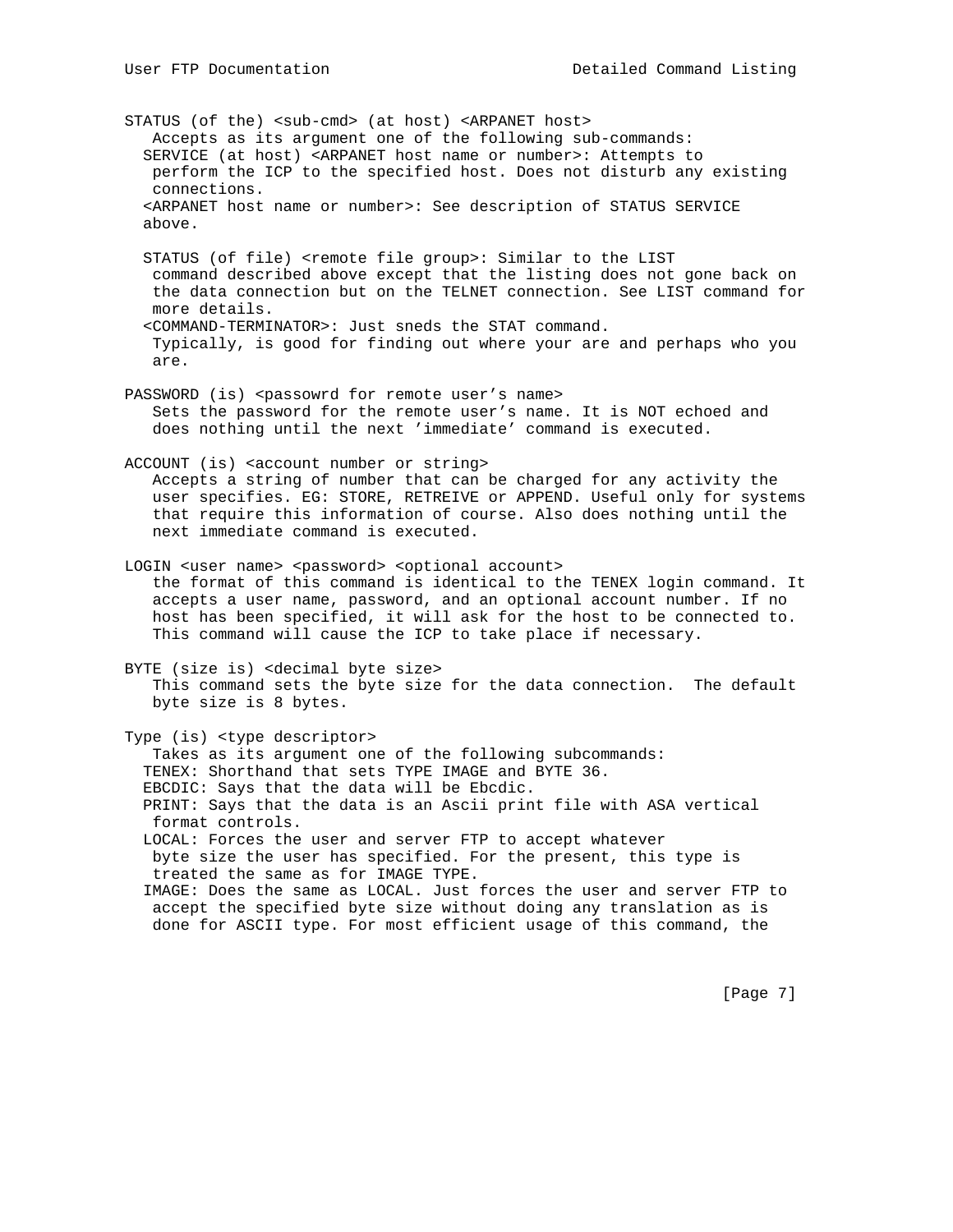matching byte size should be BYTE 36 when using TENEX sites as servers. ASCII: Sets TYPE ASCII and 8 bit bytes. Useful for text files. NOTE: Of the above sub-commands, only PRINT and EBCDIC are not implemented yet.

STRUCTURE (is) <file structure descriptor>

 Accepts as its argument one of the following sub-commands: REDORD: Says the data on the data connection has record structure information contained in it. NOTE: Since TENEX NOT support record structured files per se, this mode only useful for sending text files to or retreiving text files from non-TENEX sites. The <EOL> in these files is converted to the TELNET EOR code for transmission and EOR to <EOL> etc. for reception.

File: Says the data stream has no record structure information in it.

#### TENEX

See description under TYPE TENEX.

## ASCII

See description under TYPE ASCII.

#### VERBOSE

 This command sets the command completion/no completion flag. The program assumes the NO VERBOSE mode and thus does not complete commands when <space> or <eol> is used as a command terminator It also causes the noise words to be typed if in the verbose mode.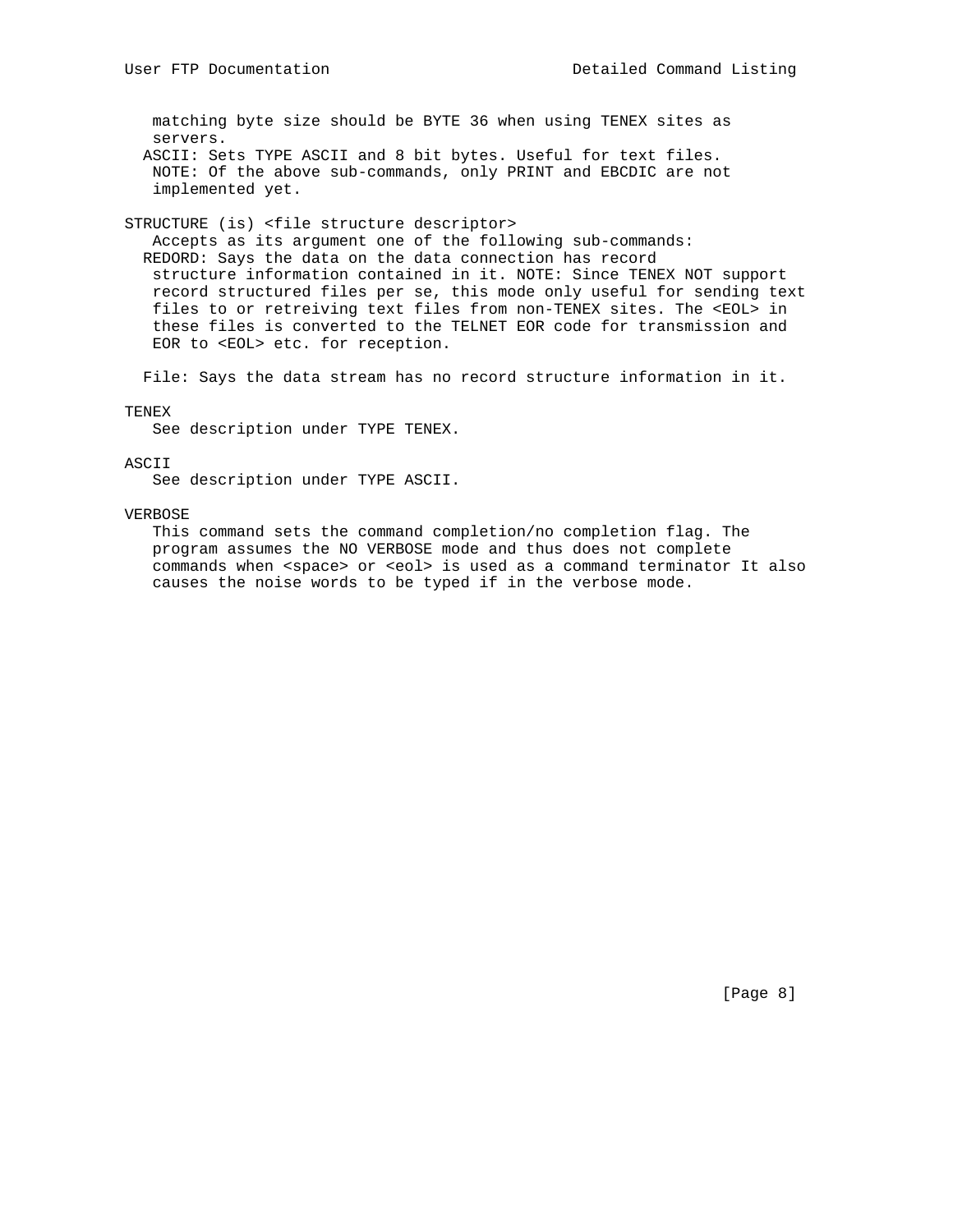V. Sample Session using the FTP

 The following scenario shows some uses of the FTP. Everything that the user types is underlined.

 UTAH-TENEX 1.29.03 EXEC 1.38 LOGIN (USER) HICKS (PASSOWRD) (ACCOUNT #) 1200 JOB 24 ON TTY2 11-NOV-72 1:51 TERMINAL (TYPE IS) 4 ftp FTP User Process 1.10 5-NOV-72. Type Help<cr> for help. !login (user) network (password) (account) 4 (to host) case-10 CONNECTION IS OPEN TO CASE-10. < CASE-10 FTP Server 1.14.0 - at SAT 11-NOV-72 2:00-EST !tenex ? confirm with carriage return tenex !copy remote (remote group) ftp.\* Please be patient. Getting remote file-names. Got them. !copy (file) <NETWORK>FTP.MAC:32 (no file) ftp.mac [new file] < IMAGE retreive of <NETWORK>FTP.MAC;32 startet. < Transfer completed. !copy (file) <NETWORK>FTP.SAV;5 (fo file) FTP.SAV;5 [new version] < IMAGE retreive of <NETWORK>FTP.SAV;5 started. < Transfer completed. !copy (file) <NETWORK>FTP.REL;1 (to file) xxx !copy (file) <NETWORK>FTP.HELP;5 (to file) ftp.help [New version] copy (file) <NETWORK>FTP.HELP;5 (to file) FTP.HELP;1 < IMAGE retreive of <NETWORK>FTP.HELP;5 started. < Transfer completed. Done... !usc-isi Closing connections to CASE-10. CONNECTION IS OPEN TO USC-ISI. < USC-ISI FTP Server 1.14.0 - at SAT 11-NOV-72 2:15-PST !log user hicks (password) (account) ? account number or string for remote user's name log (user) hicks (password) (account) | !send (local file) ftp.sav;5 (to remote file) ftp.sav < STORE of <HICKS>FTP.SAV;P777752;a|, IMAGE type, started. < Transfer completed. !cp r acs.mac (to local file) acs.mac [new file] < IMAGE Retreive of <HICKS>ACS.MAC;3 started.

[Page 9]